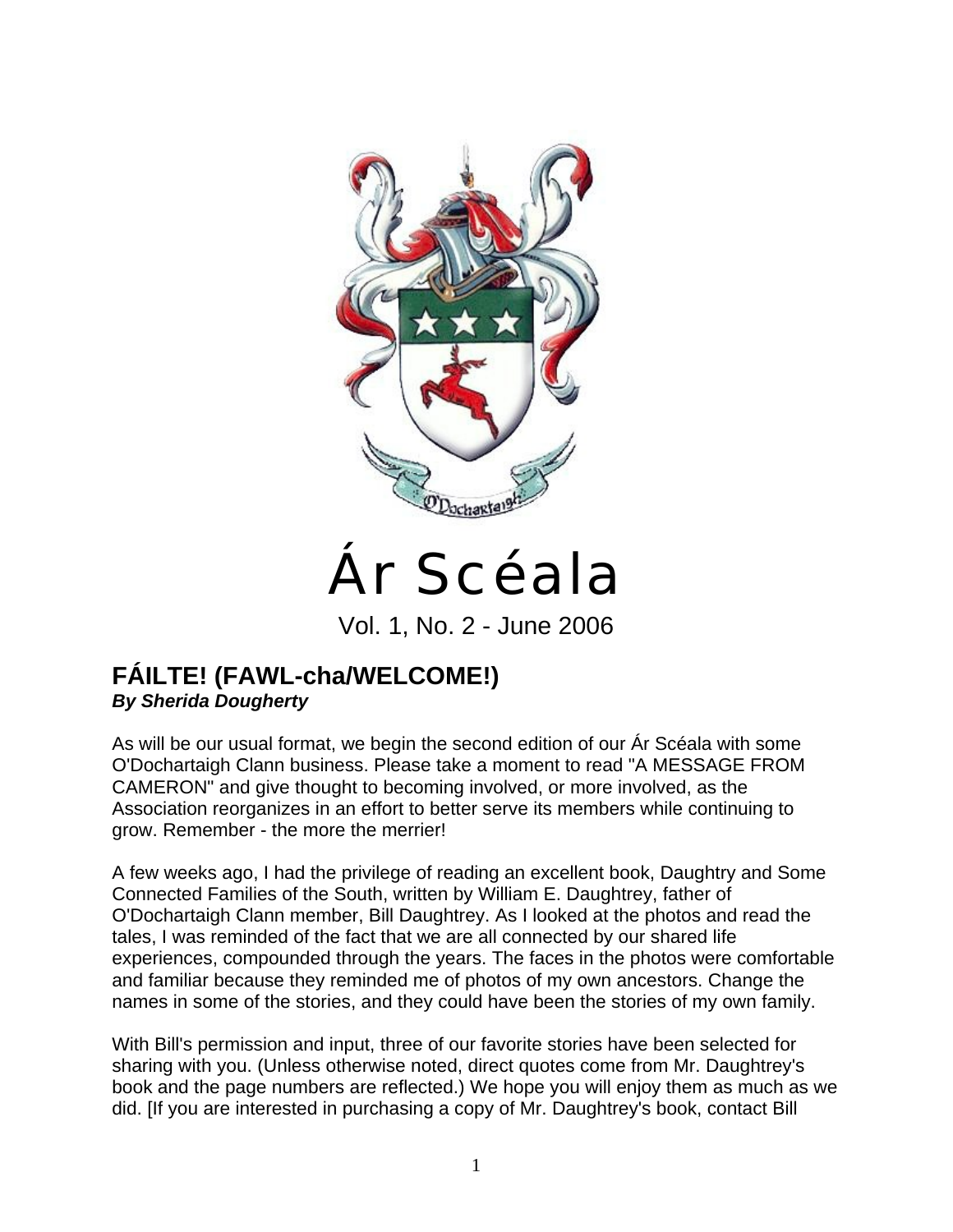Daughtery at wdaugh2@msn.com or 214 Ponderosa Lane, Unit 2049, Waleska, GA 30183-4324 for ordering information.]

One of Mr. Daughtrey's tales concerns the "Lazy Benches" of Adel, Georgia. As he wrote, "There were regulars who were on the 'Benches' a great deal - mostly older men, retired, disabled, unemployed, and then there were 'drop-ins', farmers, merchants, or workmen killing a few minutes or an hour. There were checker games continuously; arguments, fights, drunks, political speeches, medicine shows, salesmen of everything, cigar smokers, pipe smokers, whittlers; what have you. But the most impressive part of it to me - the part that seems to stick with me now in my older years - was the common sense, down to earth, discussions of the facts of life (economic and others): how to treat your fellowman, how to treat your wife, etc. which I heard from the wise men on the 'Lazy Benches.'" [page 5] "It was said that you could stand on the corner at the lazy benches for a week, and see everybody --- and never move." [page 130]

Bill and I now invite you to join us on the Clann's Lazy Bench. Won't you sit a spell and listen to our tales? You can always get up and stretch your legs, return at your convenience; we'll be here. It's also a wonderful spot to contemplate the talents and time you'd be willing to share with the Association and your fellow members.

## **A MESSAGE FROM CAMERON - LET'S GET ORGANIZED**  *By Cameron Dougherty*

As our method of communicating with our members continues to evolve, our commitment to produce quality publications, which will inspire you to research your own ancestry, remains our primary goal. Although these technologies may be new to some of you, we are confident you will find them wonderfully interactive as you find yourself better informed, your ideas and questions better heard, and all of us having much more fun working together. We hope to continue to be a valued resource in your journey to discover your family history.

In this e-newsletter, I'd like to talk directly about volunteering and collaborating. These have been our strengths as an association; ones that have set us above all other family organizations. I'm confident these will continue.

**There are three essential steps in creating a better organized and more efficient Association: 1) the identification and development of necessary committees; 2) the submission of our new, proposed by-laws to the membership for discussion, modification, and adoption; and 3) the nomination and election of a Board of Directors.** Step 1 is addressed in this message. The proposed by-laws will be published in the July issue of Ár Scéala and, following their adoption by the membership, we will proceed with the nominations and election of our Board of Directors.

Before any of these vital steps are completed, we need our members, who share common goals and interests, to join together into Teams, in order to provide a more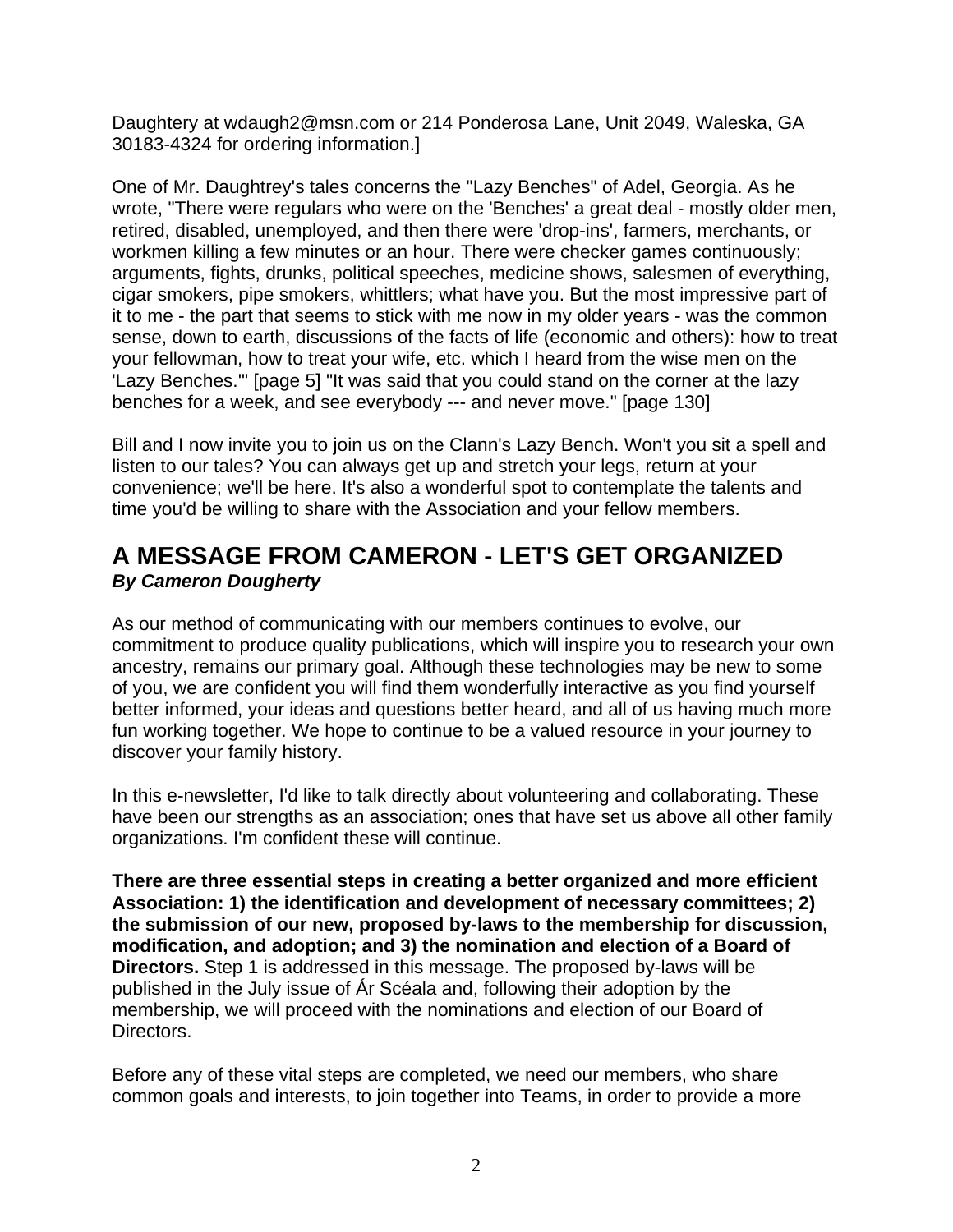efficient sharing of work, ideas, and suggestions. In the past, you have asked, at one time or another, "Where can I fit in and best help the Association?" The answer lies within each of you. Since it is our goal to make your efforts rewarding, edifying, and fun, please be bold in letting us know your talents and interests. If I have previously answered your question with "wait until we get our organization built", now is the time to speak up again! If you have been helping with various temporary assignments, now is your time to speak up once more! If you have wanted to help, but didn't know who to contact for information, now is your time to speak up, too!

Below is a list of committees needed to fulfill our mission and aid in your individual work and research. Please look over the list and let me know which area- of-interest team you'd like to join or what talent you'd be willing to share with a particular team. You can do this by completing the questionnaire found on our new website at www.odochartaighclann.org. Please don't be concerned if you have a lack of understanding about the operation of the Association. We are all in the same boat! While training and guidelines will be offered, personal initiative and teamwork will rule the day!

Among the volunteers who come forward will be a host of leaders; all of whom will be in communication with each other, sharing ideas and talents to help each team take shape and be successful. You will be on the ground floor and have an opportunity to witness great improvements and growth, gain enormous personal satisfaction, and meet new friends.

Please don't hesitate to contact Sherida, Kathi, or myself. We will be happy to answer any questions and offer suggestions. Remember, our O'Dochartaigh Clann needs you!

# **O'DOCHARTAIGH CLANN COMMITTEE LIST**

**Board of Directors** will form and oversee all committees and teams listed below. It may also need to form other teams (task forces) from time-to-time (temporary or permanent) for special projects as to carry on the administration and goals of the Association. The Board will be comprised of all committee directors and each will be voted into a threeyear term by members. The following four Officers of the Corporation will be selected from the Board of Directors by the Board themselves: **Corporate Officers: President (Chairman of the Board), Vice-President, Secretary, and Treasurer (Finance Director).**

### **COMMITTEES FOR ADMINISTRATIVE PURPOSES**

**Public Relations Committee** will organize, facilitate and oversee the Advertising Team and the Public Relations Team and work closely with other teams, such as the New Membership Drive Team, Website Team and Distribution Team. The committee is to develop various messages to be used by other committees for the purpose of attracting new members and informing others about the work of this Association. It will have the following positions: **Public Relations Director, Project/Campaign Coordinators, Writers, and Editor.**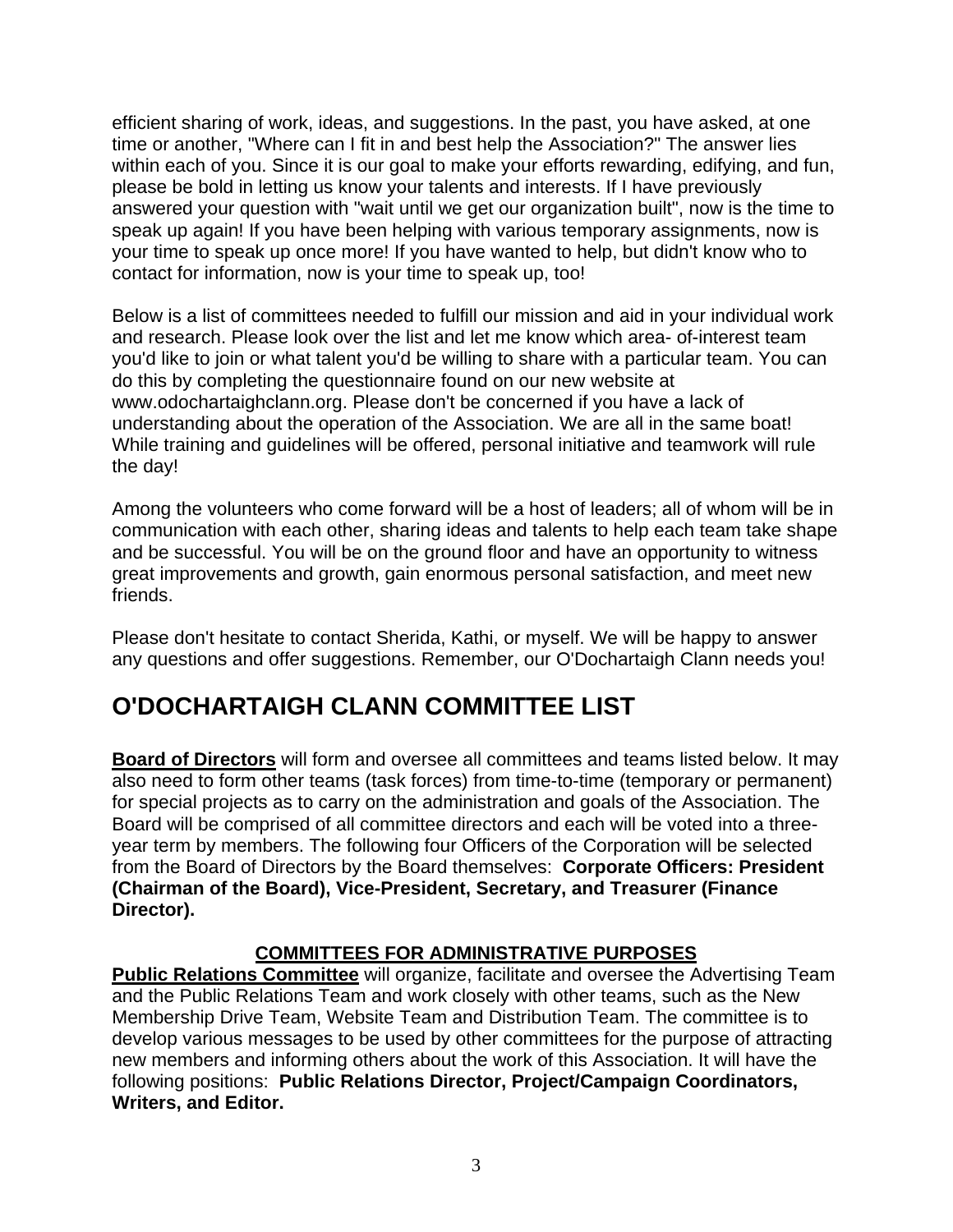**Membership Committee** will organize, facilitate and oversee the Membership Drive Team, Membership Services Team and the Member Relations Team for the purpose of growth and improving the quality and value of membership in our Association. The committee shall consist of: **Membership Director, Database Manager, Membership Services Manager, and Member Relations Manager & Coordinators.**

**New Member Orientation Committee** will welcome new members to the Association and help the members become acquainted with the goals, mission and legal documents of the Association, as well as helping the members become involved. The committee shall consist of the following: **Member Orientation Director, Caseworkers, Writers, and Editors.** 

**Finance Committee** will organize, facilitate and oversee the Budget Team, Accounting Team and Fund Raising Team for the purpose of accounting for all financial transactions of the Association, budget for the efficient use of funds and raise funds for use by the Association. This committee shall consist of the following positions: **Finance Director (Treasurer,) Accounting Manager, Budget Coordinators, Fund Raising Team Manager & Member Accountants.** 

**Legal Committee** will offer legal support, guidance and warning to committees within the Association. It will comprise of the following positions: **Legal Committee Director and Legal Counselors.** 

**Nominating Committee** of the Board will prepare and present a list of qualified candidates for director and officers of the corporation. The members of this committee will be appointed by the board of directors from current or past directors.

**Election Committee** will search for, analyze and test various methods of carrying out the voting process of the Association and make recommendations to the Board of Directors on all matters with regards to elections. It shall be comprised of the following positions: **Election Committee Director and Election Technicians**.

#### **COMMITTEES TO FULFILL THE GOALS OF THE ASSOCIATION**

**Reunion Committee** will organize, facilitate and oversee the Local Reunion Support Team, Ireland Reunion Support Team and Irish Festival Team. The positions on this committee shall be: **Reunion Committee Director, Local Reunion Team Manager & Members, Writers, Editor, Irish Festival Team Manager & Members, and Ireland Reunion Team Manager & Members.** 

**Newsletter Committee** will organize, facilitate and oversee the Newsletter Team Enewsletter Team and Distribution Team for the purpose of communicating activities, discoveries, histories and educational information of the Association and its members. The committee will be made up of the following positions: **Newsletter Director, Editors, Writers, Printing Manager, and Distribution Manager.**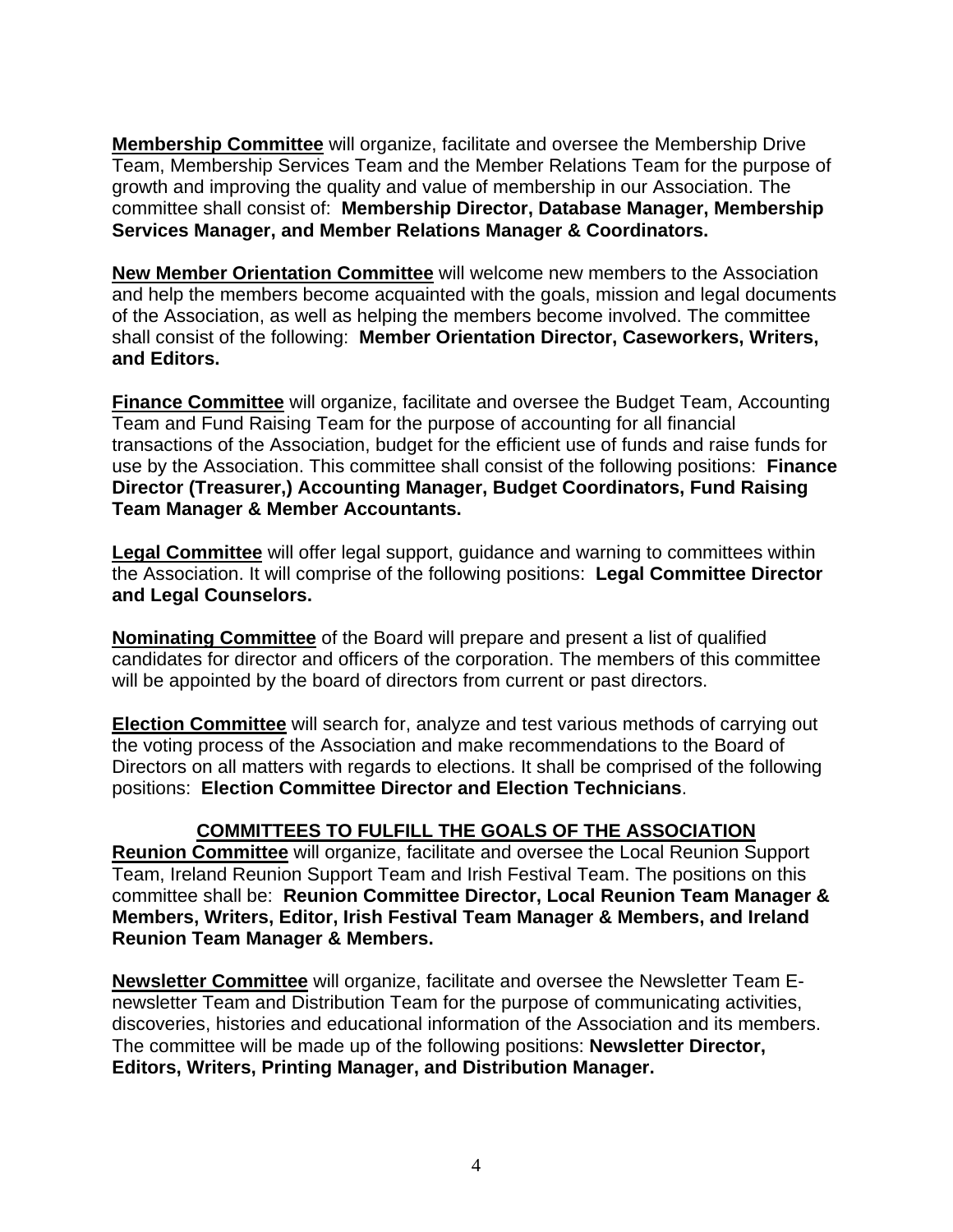**Genealogy Committee** will be comprised of Genealogy Research Teams, Genealogy Educational Team, Genealogy Collection Teams and Genealogy Storage Team for the purpose of discovering our Clan's complete genealogy, storing the genealogy and making it available to all members. This Committee will have the following positions: **Genealogy Director, Computer Technician, General Facilitator, Australian Facilitator, Canada Facilitator, Ireland Facilitator, USA Facilitator, Genealogy Educator, Website Technician, Genealogy Technician, Genealogy Database Manager, and DNA Project Coordinators.**

**Website Committee** will develop, maintain and monitor websites as needed by the Association and work closely with all other committees to further their agendas. It shall have the following positions: **Website Committee Director, Website Developers, Editors, and Monitors.** 

**Family History Committee** will form a Family History Documentation Team, Relic & Archives Team, Family History Research Team and a History Education Team in order to discover and preserve our Clan's history and the histories of our various family branches. This Committee will have the following positions: **Family History Director, Educator, Writers, and Historical Researcher.** 

**Irish Culture & Relations Committee** will form an Irish Fine Arts Team, Irish Literature Team and Irish Current Events Team for the purpose of making our members knowledgeable about the Irish people and culture. It will also form an Irish Relations Team with the purpose of improving relations between our Association and the people living in Inishowen. The committee will consist of the following positions: **Irish Culture Committee Director, Irish Current Events Team Manager, Irish Arts Team Manager, Irish Literature Team Manager, and Irish Relations Team Manager.**

**Awards, Scholarships & Grants Committee** will be formed at a later date.

## **TALES FROM THE LAZY BENCH**  *THE ULTIMATE SENIOR CITIZEN*

"Michael Dougherty, from what we are able to learn about him, was a dynamic individual and evidently an unusually long lived one. He is believed to have been born in County Cork, Ireland, and emigrated [sic] to America, probably to South Carolina, before the Revolution. To whom and when he married is presently unknown and so is the year of his birth---" [p. 228] After settling first in South Carolina, Michael migrated into Georgia where his first child, Joseph, was born in 1762. While the name(s) of his wife, or wives, remain a mystery, we know from his will that he did father at least five children: Joseph, Patience, Mary, Elizabeth, Abigail, and Priscilla.

Poor Michael had a run of bad luck during the Revolutionary War. He was mustered into a Delaware Regiment; captured at Brandywine; compelled to serve with the British; captured by his old regiment at Stony Point; forgiven his "sins" and marched south with his comrades; captured at Camden; forced into Tarleton's Legion; and wounded and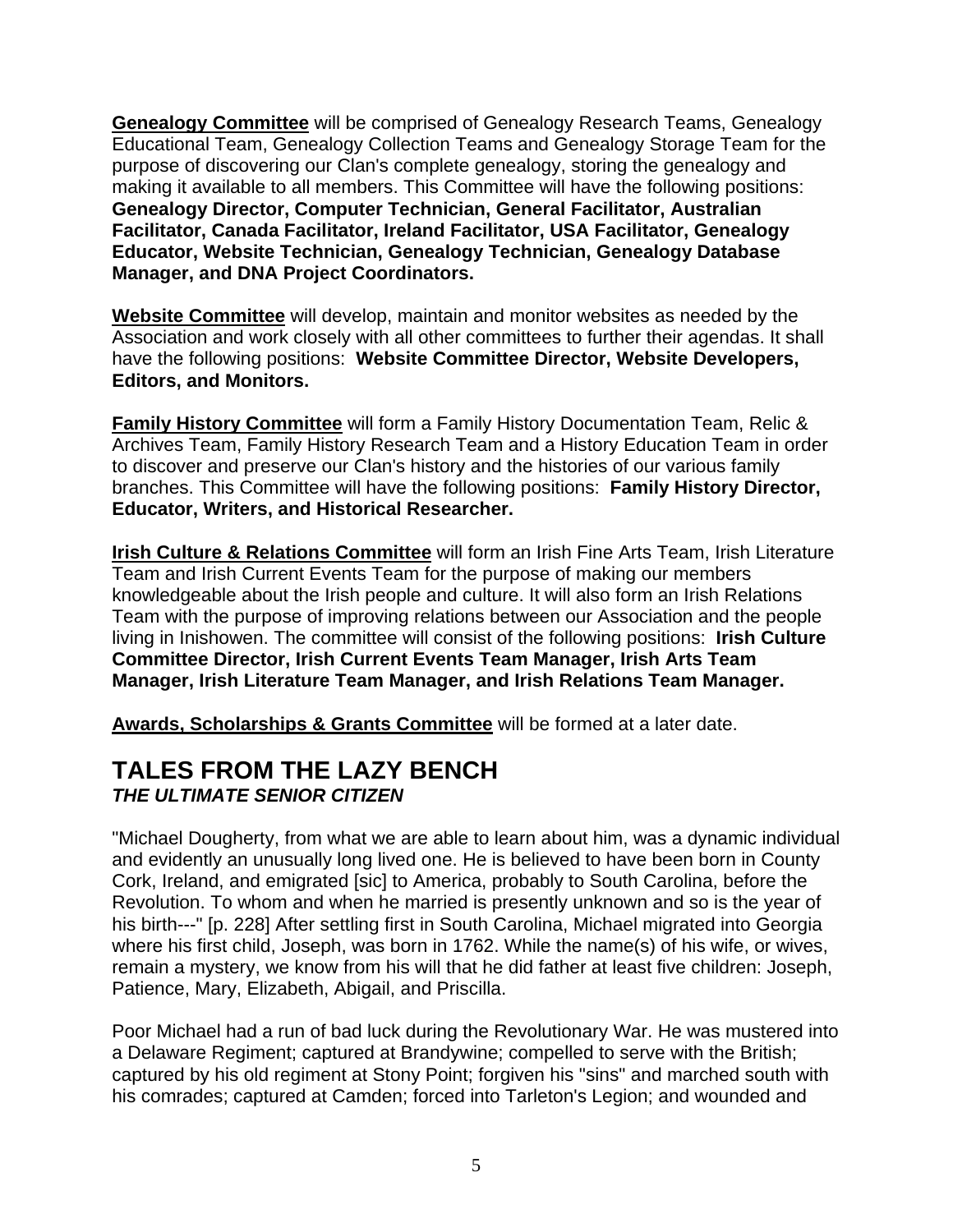retaken by the Americans at Cowpens. It is no wonder Michael was credited with saying, "--- I love my comrades and they love Doherty. ---but surely you will not be surprised, after all that I have said, that I feel some qualms at the thought of battle, since, take whatever side I will, I am always sure to find it the wrong one." [page 234]

Except for his strange, yet somewhat thrilling, adventures during the War, Michael, full of Irish wit and courage, led an otherwise routine frontier life. Perhaps, "routine" may be an understatement as there is one other possible exception that should be noted. Supposedly, Michael was born in Ireland sometime between 1662 and 1673. He would have been between 89 and 100 years old when his son was born! Not to mention, between 103 and 114 years old when the American Revolution began! What was his age at the time of his death? The will of a Michael Dougherty was probated in 1799, which would provide for an age range of 126 to 137 years. However, the following item appeared in the Augusta "Chronicle" in 1808: "Michael Dougherty, 135 years, died May 29, 1808 at his plantation on Horse Creek, Screven County. One of the first settlers of the state. [sic]" [page 235]

Were there really two Michaels from the same family, a Michael Sr. and a Michael Jr.? Possibly. Were there two different Michaels unrelated to each other whose stories blended into one? Perhaps. Was Michael's age a bit o' blarney conceived and perpetuated by ol' Michael himself? Perchance. Although it may stretch the bounds of credulity to imagine someone becoming middle aged on his 70th birthday, it may be that Michael Dougherty (Daughtry) was the ultimate senior citizen. Regardless, the story of Michael Dougherty has all the makings of a good Irish tale.

#### *THE JACK DEMPSEY OF HIS TIME?*

Dempsey "Demps" Daugharty, born circa 1777 in South Carolina, was the grandson of this family's known progenitor, John, and son of John, Jr. He migrated to Georgia from South Carolina about 1794 and, "---was known throughout this section [Homerville, Georgia] as much of a man, physically, and was the 'bully', as they called them, and short of build and rather 'stocky' and somewhat bow-legged, he had a pugilistic nature. He was a man of strong build and 'whipped' everyone coming up against him." [page 17]

Wrestling and boxing matches were known to be common forms of entertainment among pioneer men; each swaggering towards his opponent as he boasted of his past victories. The fights amused all and, when completed, the victor and vanquished would shake hands, share a drink, part as friends, and, undoubtedly, retold the event with an accumulation of exaggerations in each telling.

One day, however, our Demps Daugharty met his own Gene Tunney in the guise of a stranger who suddenly appeared at a neighborhood get-together. The story is best told in the words of Reverend George W. Newbern, a witness to the event: "Thus it was that at a community gathering of some kind - probably a log-rolling at a neighbor's house on or near Suwannochee Creek some few miles south of where Dupont now is, that Demps Daugharty told a stranger that he was the 'bully' and he offered a bout. The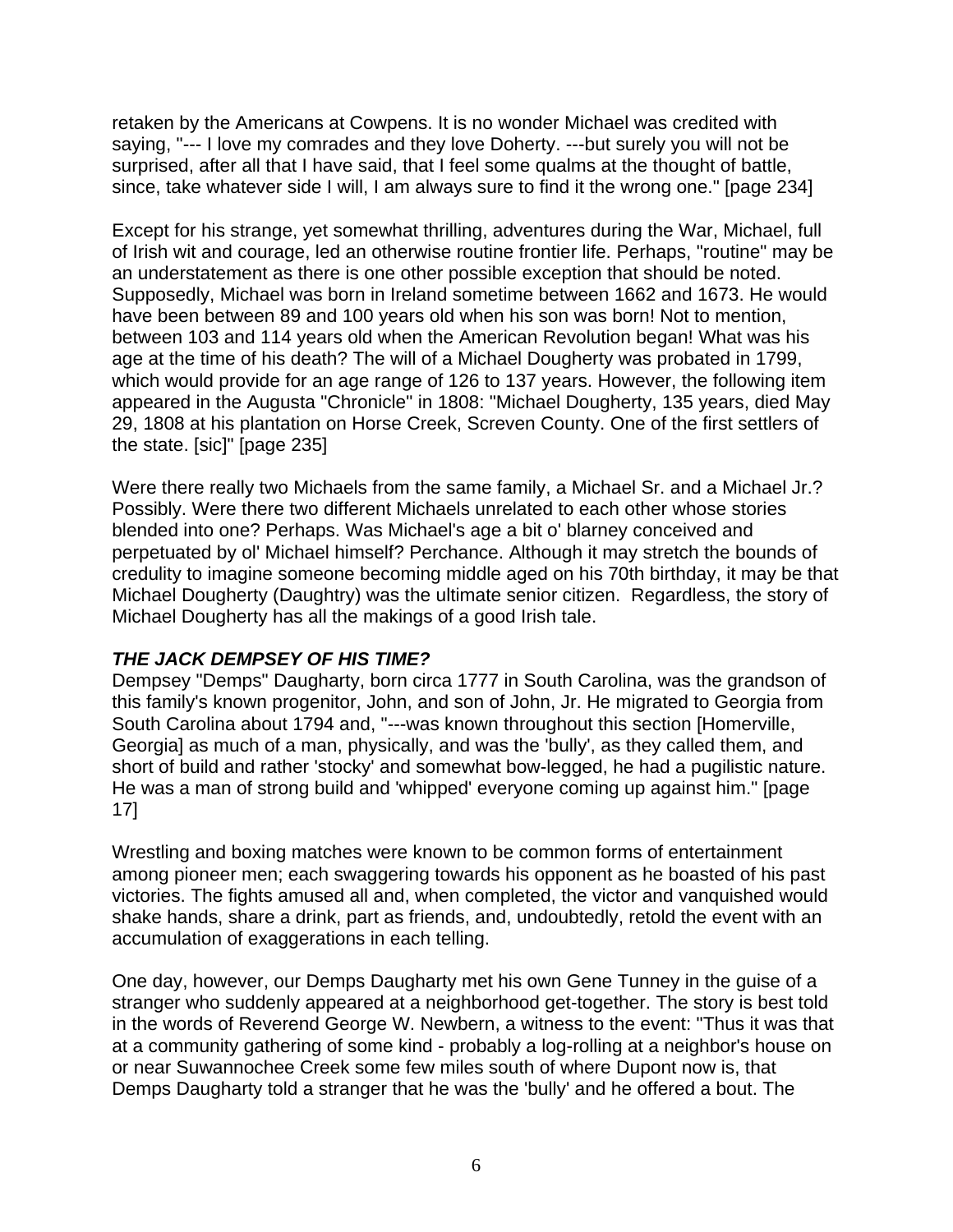stranger, unknown to any of them, had been treated hospitably during the day, and had engaged in fights with several others who were present and had whipped them. Rather reticent and apparently timid about fighting Demps Daugharty the latter, in contrast, was outwardly bold and inwardly sure, but after a few minutes of fair fighting Demps Daugharty called out he was whipped, and up they got, shook hands, took a drink, and the stranger remarked, 'I've walked a hundred miles to see Demps Daugharty and get a chance to try him - and now I'm satisfied. Goodday! [sic]' Away he walked with his shoes slung over his shoulders---" [page 17] So ended the fateful day when Demps Daugharty, hornswoggled by a stranger, "hung up his gloves", at least as far as strangers were concerned.

But, our tale does not end there for we would find ourselves remiss if we did not impart one other detail about our friend, Demps. You see, Dempsey Daugharty was the Justice of the Peace in two different counties, at two different times! Which begs the question, who better to keep the peace than the local bully?

#### *THE MAGNETIC HEALER*

Magnetic healing, the precursor of today's chiropractic treatments and other alternative therapies, was particularly popular in the American heartland during the late 19th century. In his book, The Practical Magnetic Healer, George M. Brown described the process: "---the basis at all times is the assumption that the MIND controls the body under all circumstances. The mind is always first in all things pertaining to the body, and can do nothing without the mind first directing it in every way, shape, form and manner." Simply put, mind over matter as it were.

One of the best-known magnetic healers in the State of Texas was none other than John Quincy Adams Daughtry, the grandson of Jacob Daughtry, the progenitor of yet another Daughtry line. John, born in Georgia on May 5, 1826 to Bryant and Nancy Neel Daughtry, married Nellie Narcissus Hancock, fathered 12 children, and, like his father and grandfather before him, took up the occupation of farming. In December of 1862, he mustered into Company B, 11th Regiment Georgia Volunteer Infantry, assigned to the Army of Northern Virginia and often referred to as "Lee Volunteers." However, due to poor health, John was assigned hospital duty where he bore witness to the sufferings of his comrades. After being paroled on June 1, 1865, John returned to his family and farm but felt the beckoning of higher calling. One of his great-grandsons, Willo Boyle, reported, "After the war he [John] 'engaged upon the duties that providence [sic] had ordained him to do, the healing art'. He later held the title of Dr. Daughtry, Magnetic Healer, even though he never attended school and could neither read nor write. Family tradition holds that he was a doctor on the wagon train from Georgia to Tennessee and then to Texas." [page 83]

As was said previously, this healing art was based upon the assumption of the mind's control over the body; and, Mr. Brown's book contains remedies for a variety of afflictions ranging from a headache to cancer. Although our Dr. Daughtry was practicing his craft long before publication of The Practical Healer, he may have used this, or a similar, technique in treating a bad case of rheumatism: "If you should at any time have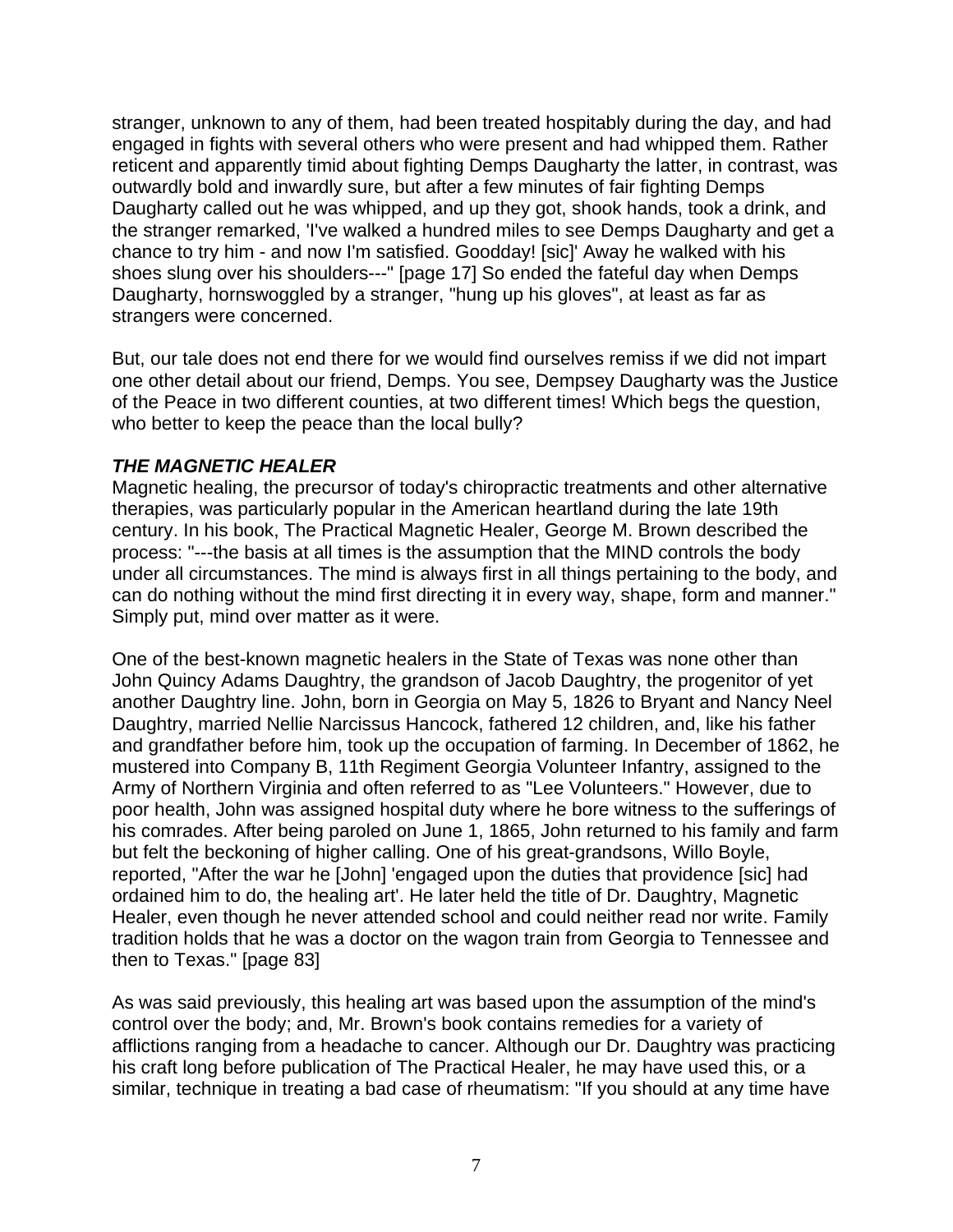a patient with semi- acute rheumatism---necessitating the use of crutches, treat the seat of pain with your hot hands, made so by rubbing them briskly together, holding them on the diseased part until perspiration starts, thus you have forced into activity the lymphatic circulation, the pain is thereby subdued, and your patient has changed his course and is now convalescing. Now, is the time to act, look your patient squarely in the eyes and tell him to get down off the table and walk, that he can surely do so, without a doubt, that you know just what you are talking about, tell him to try it, that he can surely do it, and you will witness the seemingly impossible performance of "taking a man off of his crutches in twenty minutes."

Seems a bit unorthodox for those of us who have just embarked into the 21st century, but, who are we to argue with Providence and success? As Mr. W.E. Daughtery quoted from the History of Texas on page 83 of his book, "---In early manhood he [John Q.A. Daughtry] became convinced that there was certain work Providence had ordained that he should to - curing diseases, and immediately after the war he engaged in it. He soon built up an excellent practice, and met with the best results. ---Since then his practice has extended over a large portion of the eastern and southern part of the State, [Texas] and he is considered a first class practitioner of the 'healing art'---" People suffering with a variety of complaints traveled far distances, over rough and desolate terrain, to be treated by the renowned Dr. Daughtry. They recounted tales of appearing at the doctor's farm early in the day, receiving treatment, and going home that evening in a better state of health, many walking under their own power after having arrived bedridden or on crutches. Now, remember, these weren't people who spent their time and money foolishly; they were the heart and soul of the American West; men and women who toiled endlessly on farms and ranches to eke out a living and raise their families. Therefore, I, for one, will accept Dr. Daughtry's accomplishments as truth. You can believe me when I say, the next time sciatica attacks, I'll be wishing I could hitch up my wagon and pay the good doctor a visit!

## **MEET BILL DAUGHTREY**  *IN HIS OWN WORDS*

I was born in 1939 on a cold February morning in a log cabin (really!) in Adel, Georgia. The family tree shows a long line of Southern farmers, beginning with Jacob Daughtry (abt. 1758-1840) in Emanuel County, GA. His lands, settled in 1799, still remain in the family and continue to be actively farmed today by his descendants. I spent some pleasant days as a small child on the "lazy benches" in Adel, listening to family stories and tall tales spun by my tobacco- chewing elders.

After my father accepted an invitation to see Europe in 1944, courtesy of "Uncle Sam," my mother and I moved to Savannah, where she helped build Liberty ships as "Rosie, the Riveter." When Dad was discharged from the U.S. Army, we re-grouped under the G.I. Bill and built a small house in Covington, GA, where I graduated from high school. I then attended college and graduate school, obtaining a B.A. in Psychology and Pre-Med from Georgia State and a Master's in Counseling from the University of Georgia (Go Dawgs!).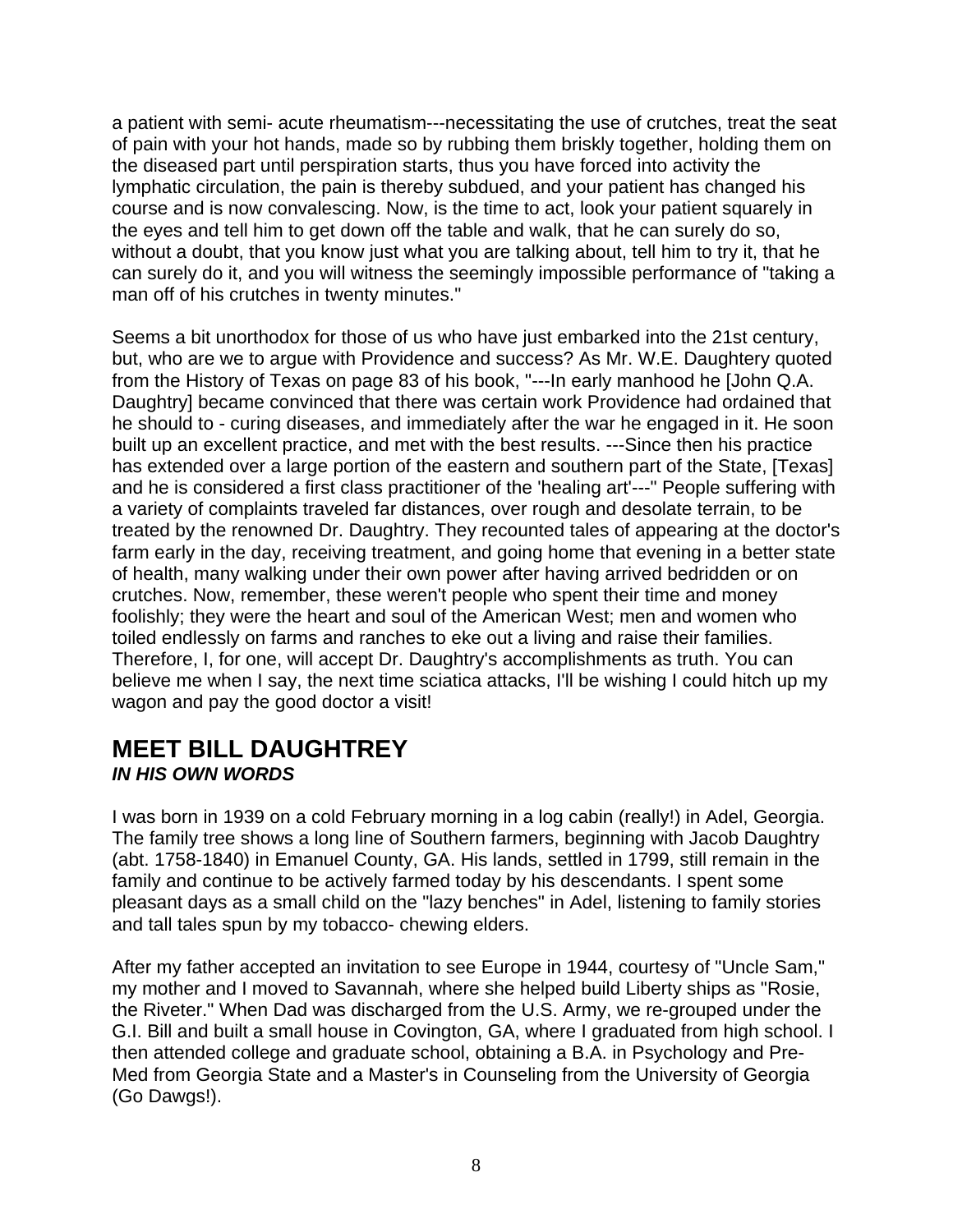Most of my career has been spent with the State of Georgia, initially as a Rehabilitation Counselor to hearing-impaired and blind adults, then as a State Probation Officer supervising adult felony offenders. I retired in 2003 as a Deputy Chief Probation Officer after 35 years of government service. As a "part-time soldier," I served almost 17 years in the GA Army National Guard, mostly as a Combat Medical Specialist in a M.A.S.H. type unit; then, I left the Guard as an Asst. Platoon Sergeant.

My three remarkable children are: Tres, an Air Traffic Controller in Jacksonville, married to Jo-Ellen, with 16 year-old Logan and almost 15 year-old Erin, both terrific soccer players; Tracey, my CPA tax expert in Gwinnett County, married to Michael; and Patrick, the insurance tycoon from Sharpsburg, with wonderful 10 year-old Patrick, Jr. (P.J.). My lovely wife Wanda, an R.N. for almost 50 years, and I live in a Japanesestyle house overlooking a beautiful North Georgia mountain lake (where our pontoon fishing boat is parked).

When my father published a Daughtry family history book in 1983, my interest in genealogy was sparked by the fascinating stories and pictures of our ancestors. Due to demands of family and career, this interest was "put on the back burner" until 2005, when Wanda and I attended the O'Dochartaigh Reunion in Ireland, and I "walked in the footsteps of my ancestors." Upon returning to Georgia, I began watching Irish films and reading books about Irish history and culture; I decided to join the O'Dochartaigh Clann Association.

Then came the hours and days of Internet "surfing" to pick up bits and pieces of family information from hundreds of genealogical websites and message boards. Cameron Dougherty began working closely with me, and I caught fire from his vision of "focus teams," organized research methods, and data sharing between team members. I have been very fortunate in developing a Daughtry Team for family research with the tremendous help of Georgians Judy Womack, Hu Daughtry, Vendora Cobb, and Betty Young, along with Dorothy Stevens from North Carolina and a number of other researchers. While conducting our research with new "contacts," we always strive to guide them toward the Clann websites and membership.

My direct line is designated Family Group 1100 on the O'Dochartaigh Clann database, and we are working with the Clann Herald and Cameron Dougherty on possible connections to the FG 529 "Michael Mor" family, as well as some links to FG 639 and FG 10, among others. My goals at this time are to continue the "focus team" strategy and to try to inspire others to make their family history quest a true passion, as is mine! I firmly believe that Cameron's vision is absolutely on target - all of the Association members will eventually create a "mega-database" of O'Dochartaigh genealogy, and we will all share the vision, work together, and enjoy our incredible family history.

The Association has a lot of positions to fill - **PLEASE VOLUNTEER!** For my part, I am going to try to help Sherida and Kathi produce this e- newsletter in the coming months, and I am going to try to start a bibliography and/or O'Dochartaigh Library page on the